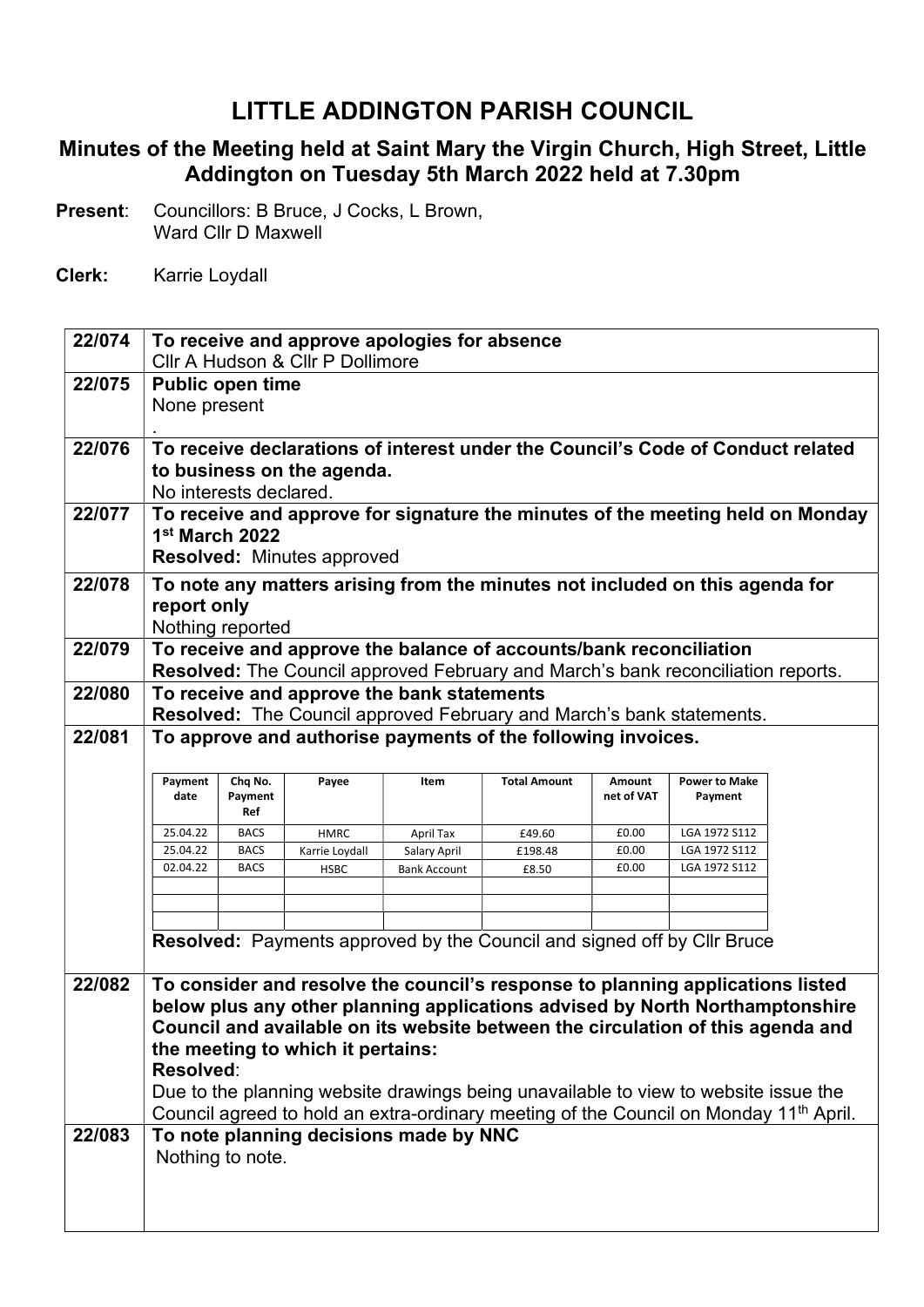| 22/084 | To review the village meeting for the Queens Jubilee and to resolve what                                                             |
|--------|--------------------------------------------------------------------------------------------------------------------------------------|
|        | actions, if any, are to be taken.                                                                                                    |
|        | Resolved: Next meeting on Wednesday 13th April 2022. Minutes available on                                                            |
|        | webpage. Planning is well underway.                                                                                                  |
| 22/085 | To review hedges around village and areas of overgrown shrubs on Council land<br>and to resolve what actions if any are to be taken. |
|        | Resolved: Cllr Maxwell to review footpath overgrowth. Clerk to ask Turneys for quote                                                 |
|        | to remove new shoots from village green trees.                                                                                       |
| 22/086 | To provide update the location of the bin and dog poo bin on the green and                                                           |
|        | review the broken sign and to resolve what actions, if any, are to be taken.                                                         |
|        | Resolved: Cllr Brown to complete new consultation for new proposed location.                                                         |
| 22/087 | To progress works to the war memorial and resolve what action, if any, is to be                                                      |
|        | taken.                                                                                                                               |
|        | <b>Resolved:</b> Cllr Dollimore to update on his return.                                                                             |
| 22/088 | To review the village gates and to resolve what actions, if any are to be taken.                                                     |
|        | Resolved: To be reviewed when highway works for new estate have been completed.                                                      |
| 22/089 | To receive an update on neighbourhood watch and to resolve what actions, if                                                          |
|        | any, are to be taken.                                                                                                                |
|        | <b>Resolved:</b> Cllr Cocks to provide update for SA.                                                                                |
| 22/090 | To receive an update on the broken village light and to resolve what actions, if                                                     |
|        | any, are to be taken.                                                                                                                |
|        | <b>Resolved:</b> 4 companies contacted with little or no response. Clerk and Chaiman to                                              |
|        | chase up to resolve this issue ASAP.                                                                                                 |
| 22/091 | To receive an update on the newly erected telegraph pole to resolve what action,                                                     |
|        | if any, are to be taken.                                                                                                             |
|        | Resolved: Cllr Maxwell is reviewing options for this. No response from letter and                                                    |
|        | emails.                                                                                                                              |
| 22/092 | To finalise the submission to Saint Alive.                                                                                           |
|        | Resolved: To include Cllr Cocks NHW and Cllr Brown Jubilee updates plus litter pick<br>and coffee morning.                           |
| 22/093 | To receive an update from the Clerk regarding floodlighting and to resolve what                                                      |
|        | actions, if any, are to be taken.                                                                                                    |
|        | <b>Resolved:</b> The council will review this after looking at the budget at year end.                                               |
| 22/094 | Clerk to update on asset mapping project.                                                                                            |
|        | Resolved: To be discussed at the extraordinary meeting of the Council                                                                |
| 22/095 | To receive an update on recruiting new Councillors via co-option and to resolve                                                      |
|        | what actions, if any, are to be taken.                                                                                               |
|        | Resolved: Cllrs are liaising with villagers and hope to invite prospective Cllrs to future                                           |
|        | meetings.                                                                                                                            |
| 22/096 | To discuss the Church meeting room suitability and to resolve what actions, if                                                       |
|        | any, are to be taken.                                                                                                                |
|        | <b>Resolved:</b> To review using GT Addington Village hall in the winter months due to cold                                          |
|        | temperatures experienced in the Church. Cllrs to speak with Church to see if heating                                                 |
| 22/097 | can be switched on prior to meeting.<br>To plan dates of village litter picks and to resolve what actions, if any, are to be         |
|        | taken.                                                                                                                               |
|        | Resolved: Litter pick 21 <sup>st</sup> May at 10am.                                                                                  |
| 22/098 | To future coffee morning events and to resolve what actions, if any, are to be                                                       |
|        | taken.                                                                                                                               |
|        | Resolved: Coffee morning 28th May at 10am.                                                                                           |
|        |                                                                                                                                      |
|        |                                                                                                                                      |